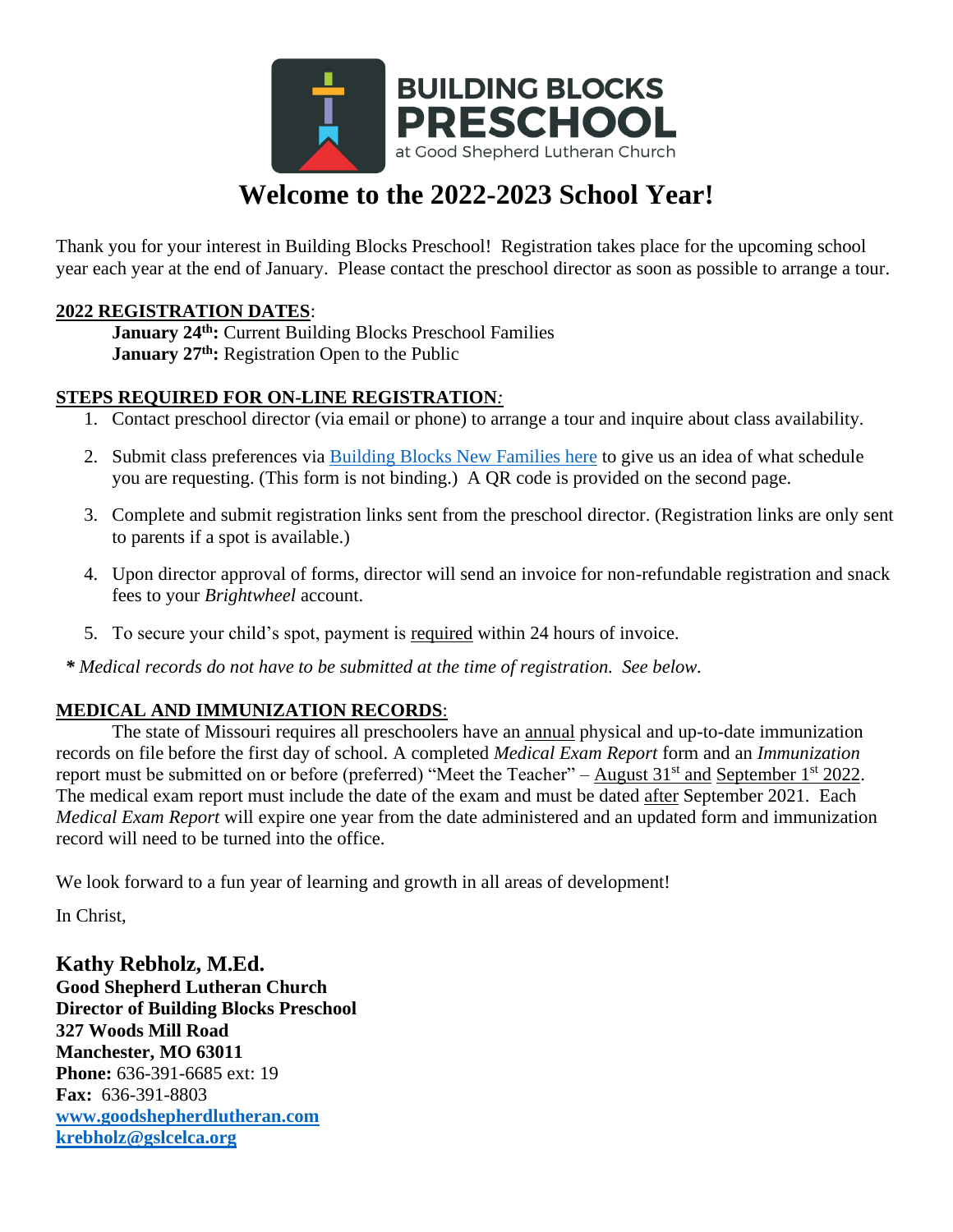

## **2022-2023 Building Blocks Preschool Tuition Overview**

\* We reserve the right to change or reconfigure classes according to enrollment.

| <b>Hours of Operation:</b>                                 | <b>Preschool Morning Classes</b><br><b>Extended Day Enrichment:</b> | $8:45$ a.m. $-11:45$ a.m.<br>11:45 a.m. $-1:30$ p.m. |  |
|------------------------------------------------------------|---------------------------------------------------------------------|------------------------------------------------------|--|
| <b>Morning Classes:</b>                                    |                                                                     | <b>Monthly Tuition Rate</b>                          |  |
| <b>Preschool One</b> $(1 \text{ year by } 8/1/22)$         |                                                                     |                                                      |  |
| 2 days: Tuesday & Thursday                                 |                                                                     | \$210 per month                                      |  |
| 2 days: Monday & Wednesday                                 |                                                                     | \$210 per month                                      |  |
| 3 days: Monday, Wednesday, Friday                          |                                                                     | \$295 per month                                      |  |
| 4 days: Monday - Thursday                                  |                                                                     | \$375 per month                                      |  |
| 5 days: Monday - Friday                                    |                                                                     | \$455 per month                                      |  |
| <b>Preschool Two</b> $(2 \text{ years old by } 8/1/22)$    |                                                                     |                                                      |  |
| 2 days: Tuesday & Thursday                                 |                                                                     | \$210 per month                                      |  |
| 2 days: Monday & Wednesday                                 |                                                                     | \$210 per month                                      |  |
| 3 days: Monday, Wednesday, Friday                          |                                                                     | \$295 per month                                      |  |
| 4 days: Monday - Thursday                                  |                                                                     | \$375 per month                                      |  |
| 5 days: Monday - Friday                                    |                                                                     | \$455 per month                                      |  |
|                                                            | <b>Preschool Three</b> (3 years old by 8/1/22 and potty-trained)    |                                                      |  |
| 2 days: Tuesday & Thursday                                 |                                                                     | \$210 per month                                      |  |
| 3 days: Monday, Wednesday & Friday                         |                                                                     | \$270 per month                                      |  |
| 4 days: Monday - Thursday                                  |                                                                     | \$325 per month                                      |  |
| 5 days: Monday - Friday                                    |                                                                     | \$390 per month                                      |  |
|                                                            | <b>Preschool Four</b> (4 years old by 8/1/22 and potty-trained)     |                                                      |  |
| 3 days: Monday, Wednesday & Friday                         |                                                                     | \$270 per month                                      |  |
| 4 days: Monday - Thursday                                  |                                                                     | \$325 per month                                      |  |
| 5 days: Monday – Friday                                    |                                                                     | \$390 per month                                      |  |
| <b>Extended Day Enrichment</b> (available to all students) |                                                                     | \$40 per month for each day enrolled                 |  |
|                                                            | Register for 1 to 5 days Monday – Friday                            |                                                      |  |
| <b>Non-Refundable Registration Fee*:</b>                   |                                                                     | \$90 per year                                        |  |
| <b>Non-Refundable Snack Fee*:</b>                          |                                                                     | \$40 per year                                        |  |

**\* To secure your child's spot, complete registration links and submit fees via our school** *Brightwheel* **app. Registration links are sent upon request and classroom availability.**

**New families interested in Building Blocks Preschool, submit class preferences via QR code.** 

**For questions and tours, contact preschool director Kathy Rebholz at [krebholz@gslcelca.org](mailto:krebholz@gslcelca.org) or 636-391-6685 extension 19.**